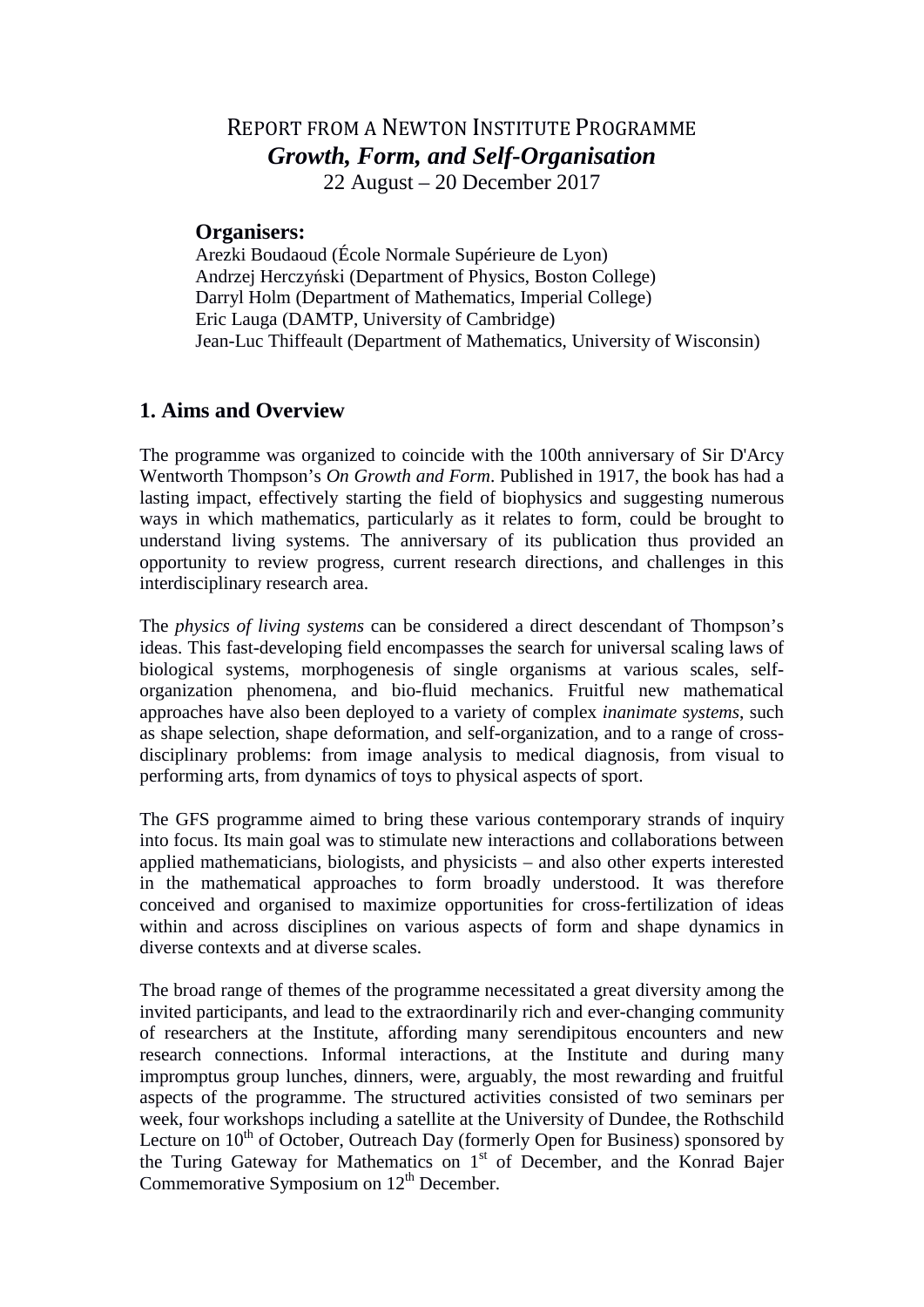Overall, there were close to 60 invited programme participants with visits at the Institute ranging from one week to four months. In addition, researchers form the University of Cambridge attended the GFS talks and events on an *ad hoc* basis. The four workshops attracted over 200 presenters, and were attended by most of the longer-term participants present. The total number of talks, seminars, and lectures given during the GFS programme was 135 – a remarkable number given that the programme duration was 121 days! Seminars and workshop lectures are discussed in the sections that follow.

### **2. Seminars and Lectures**

The regular seminar series was inaugurated barely one week after the start of the programme, with a talk by Thomas Powers (Brown University) on 29<sup>th</sup> August. Seminars were held generally twice a week (Tuesday at 11 am and Thursday at 3 pm) except during the workshops. The last seminar was given by Mingming Wu (Cornell University) on  $14<sup>th</sup>$  December, during the last week of the programme. Speakers were drawn mostly from among the GFS participants but included also a few researchers from the University of Cambridge – among them, Pierre Haas and Francis Woodhouse from DAMTP.

The range of seminar topics reflected the breadth of the programme itself: from fluid dynamical particle-wave duality (Yves Couder) to swimming and evolution of microorganisms (Nick Hill, Jay Tang, Pierre Haas), from cell migration (Mingming Wu) to the shape and function of the nasal cavity (Michael Brenner). A special seminar by Martins Bruveris, *Shape Analysis* – *An Introduction to Its Ideas, Methods, and Questions* – was offered on  $7<sup>th</sup>$  November to provide an accessible primer on the subject of the upcoming Workshop III.

The keynote presentation and the highlight of the entire GFS programme was the Rothschild Lecture on the  $10<sup>th</sup>$  of October. Alain Goriely (University of Oxford), the GFS Rothschild Fellow, gave a beautiful talk titled *On Growth and Form and Mathematics: Reading d'Arcy Thompson 100 Years On*. The lecture was advertised to the whole University community and beyond, and drew a record audience, filling the Seminar Room 1 and the Conference Room (where it was broadcast live). A wonderful reception was held in the Institute's lobby after the lecture and there was also a festive dinner for Professor Goriely and invited guests at Trinity College.

In addition to the Rothschild Fellowship held by Alain Goriely, the programme hosted eight Simons Fellows, all of whom gave lectures or seminars – some more than once. The GFS Simons Fellows were:

Arezki Boudaoud (École Normal Supérieure de Lyon); Martine Ben Amar (Université Pierre & Marie Curie-Paris); Pierre Degond (Imperial College London); Christophe Eloy (École Centrale de Marseille); Mimi Koehl (University of California, Berkeley); Jacques Prost (Institut Curie & CNRS); Neil Ribe (Université Paris-Sud); and Jane Wang (Cornell University).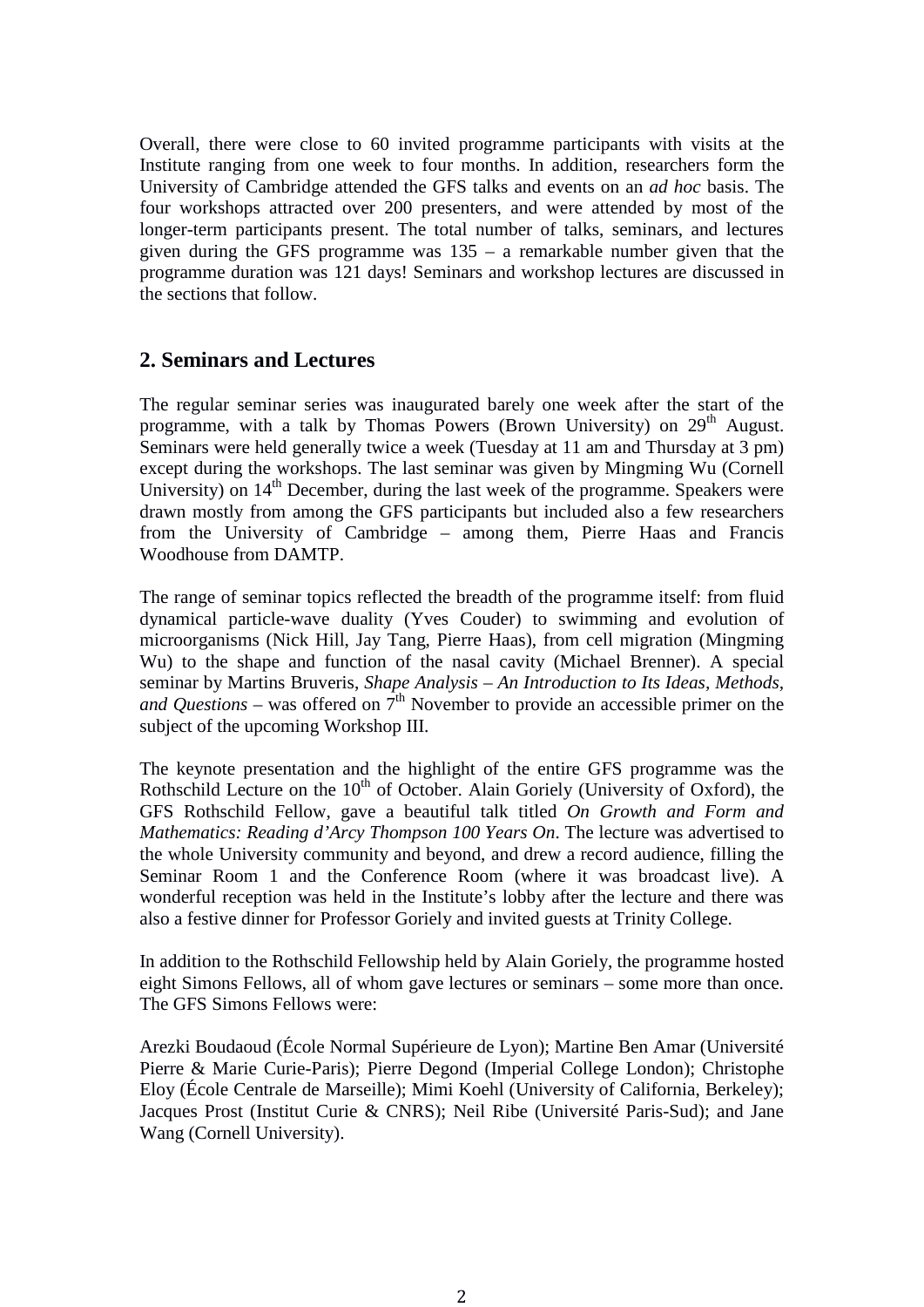# **3. Workshop I** *Form and deformation in solid and fluid mechanics*

The first workshop of the programme had a topic directly inspired by the legacy of D'Arcy Thompson. It was organized by Eric Lauga (University of Cambridge) and Jean-Luc Thiffeault (University Wisconsin). The workshop brought together a strikingly diverse group of scientists from all over the world unified by a common theme: the application of modern theoretical methods from the field of solid and fluid mechanics to a variety of problems in nature and bioengineering.

### **3.1 Workshop in numbers**

The workshop featured 64 participants (11 women and 53 men) including 42 speakers (8 women and 34 men). About 30% of participants were based in the UK. Among the speakers there were 3 students and postdocs, 12 lecturers/assistant professors (6 short talks and 6 long talks), 11 mid-career scientists (6 long talks and 5 short talks) and 16 senior scientists (15 long talks and 1 short talk).

### **3.2 Main topics**

Given the range of backgrounds of the participants, the topics of this workshop were thematically diverse.

*Pattern formation in physical mechanics.* This was a popular topic of the workshop. In many instances, a link was made between the "dry" system studied and a biological counterpart, in the spirit of D'Arcy Thompson, with a talk on soft robots and actuators joining the two. Topics included novel phenomena in solid mechanics and elasticity (planar elastica, shaping by swelling, indentation of plastic layers, granular media), fluid mechanics (magnetised plasmas, helicity and quantum vortices) and the interplay between a fluid and elastic medium (elasto-capillarity, a flexible Leidenfrost effect, flows in flexible tubes, bodies in anisotropic fluids).

*Solid and fluid mechanics of morphogenesis.* D'Arcy Thompson started the theoretical description of morphogenesis and the legacy of his work continues to loom large in today's work in the area. Reports on active research in the field ranged from detailed growth of plants to the development of embryonic lung. The link between the chemo-mechanical basis of morphogenesis at the cellular level and that of tissues was also addressed, culminating in a talk on the shape of animal skulls.

*Cellular fluid and solid mechanics*. A series of talks zoomed in on the physical mechanics at play at the cellular level and highlighted its consequence on biological phenomena. Here again, a wide variety of situations were considered, from packed cell tissue, microtubule rings, chromosomes and cilia, to biological interfaces, lipid tethers and bacterial colonies. Cell motility was also often addressed.

*Solid and fluid mechanics govern biological shapes and function*. Moving beyond morphogenesis and cellular physics, many talks highlighted the relationship between the mechanics of biological shapes and their functions. The biological systems included snake locomotion, fish slime, insects flight, the drinking strategies of mammals, locomotion of simple vertebrates, pulsating corals, and the fluid drag on plants. Some talks included impressive demonstrations, e.g. on the shape of the human foot or the ability of elephants to grab food with their trunk!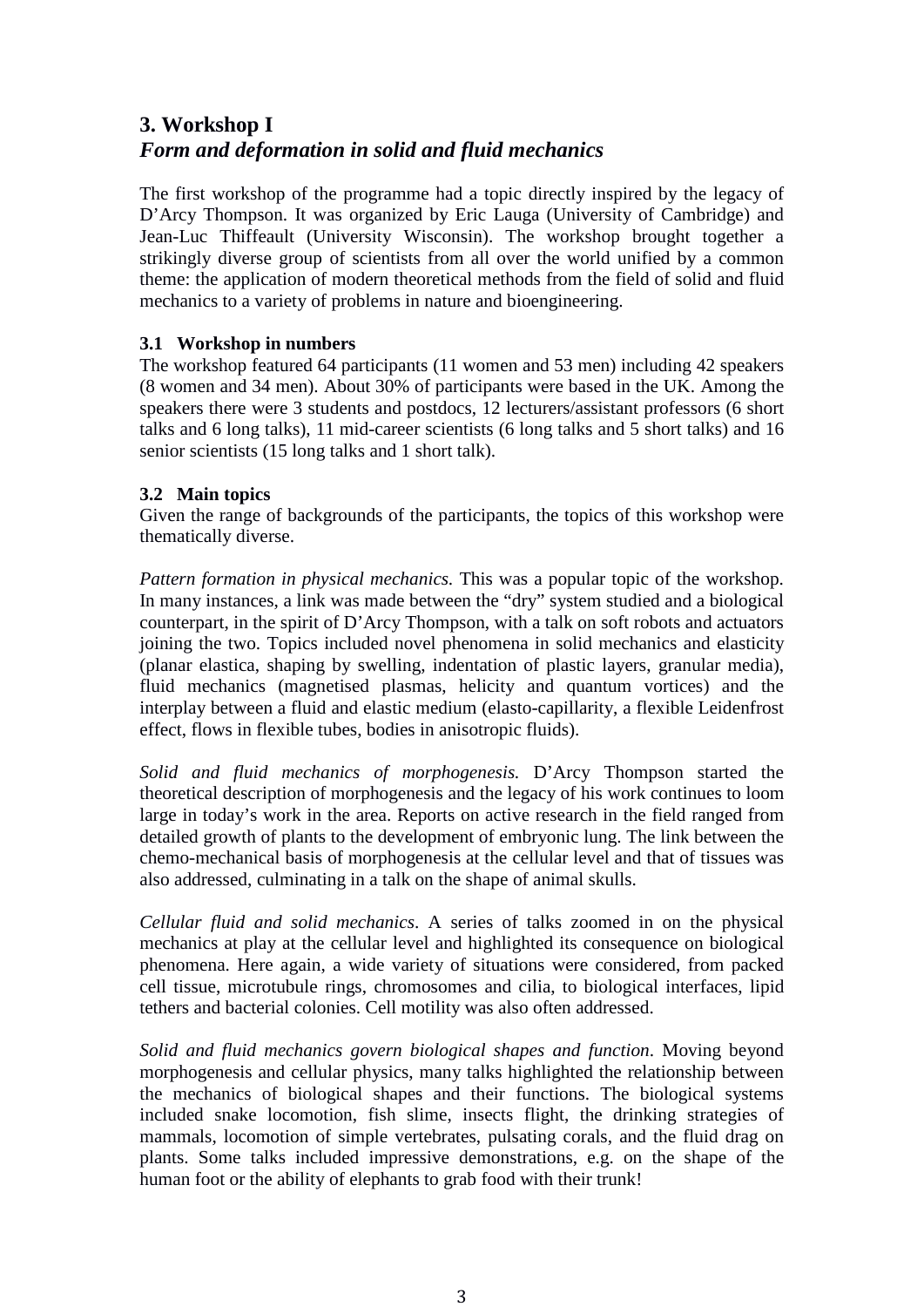*Novel mathematical approaches.* As is many INI workshops, an important emphasis was placed on the development of novel mathematical models. After a review of classical work on the mathematics of phyllotaxis, new ideas presented included coarse-graining of collective models, Lagrangian multi-time dynamics, the dynamics of defects and new models for thin film of active liquid crystals.

#### **3.3 Workshop highlights**

Some notable talks included Derek Moulton (Oxford) who discussed his research on the shapes of seashells. It was exciting to see that D'Arcy Thompson's most famous contribution has been refined to explain complex features of seashells as developmental features that involve solid mechanics. A related talk by Alain Goriely (also of Oxford) explored similar ideas for the development of folds in the brain. Neil Balmforth (University of British Columbia) discussed a fascinating problem: when we find dinosaur prints, what can we tell about the speed and gait of the creature by examining features of the indentation?

Practical applications of morphological analysis also abounded. Shreyas Mandre (Brown) talked about the importance of the transverse arch of the human foot, as opposed to the lengthwise arch which is more familiar. David Hu (Georgia Tech) showed the many methods that elephants use to grab objects with their trunk. Laura Miller (University of North Carolina) explained how the smallest insects manage to fly, and Sunny Jung (Virginia Tech) demonstrated how dogs drink.

#### **3.4 Informal events**

There was time for many spirited discussions between the talks and at lunches at Wolfson Court, as well as during the banquet at Emmanuel College. In addition, a daily running group was formed and allowed discussions to continue at the end of the afternoon on the way to Grantchester or Fen Ditton.

### **4. Workshop II** *Growth, form and self-organisation in living systems*

This satellite workshop, closely related to D'Arcy Thompson's legacy, was held at the University of Dundee in Scotland, a highly appropriate venue given that Thompson spent half of his career there. The principal organisers were Arezki Boudaoud (École Normal Supérieure de Lyon) and Gunnar Hornig (Dundee) who served as the local coordinator. Institutional support was provided by the University of Dundee and the International Centre for Mathematical Sciences in Edinburgh.

The focus was on recent advances, mathematical challenges, and promising new directions in research on form in living systems. Scientists from multiple disciplines – applied mathematics, physics, and biology – participated. An original feature of the workshop was that it bridged two usually disconnected topics: the generation of form – how organisms develop well-defined shapes – and the function of form — how the form enables organisms to function and survive. Accordingly, the main goal was to highlight various mathematical approaches to form and to provide a broad view while elucidating connections between topics.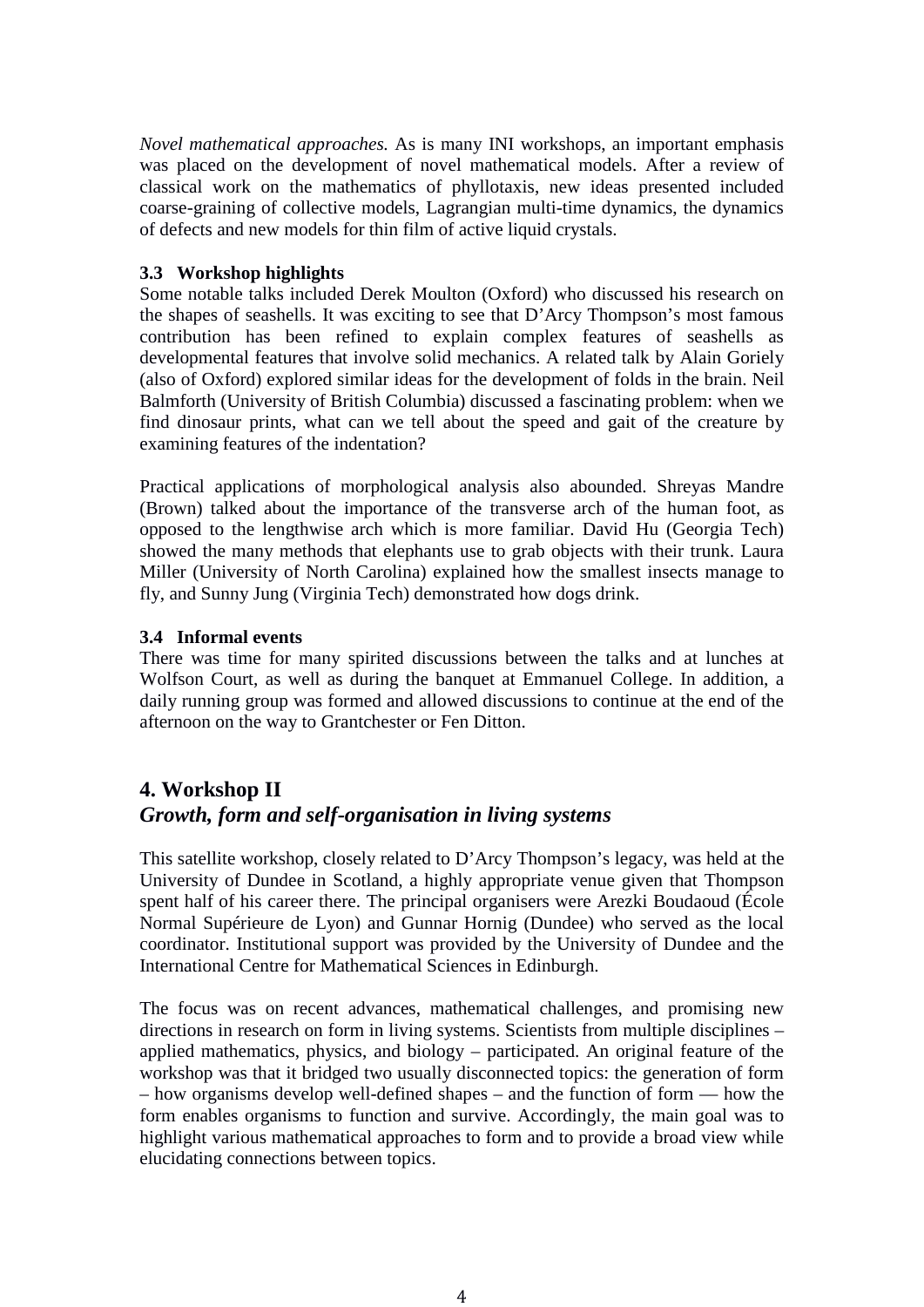#### **4.1 Workshop in numbers**

There were 51 participants (17 women and 34 men) including 38 speakers (15 women and 23 man); about half of the participants were based in the UK. Among speakers: 26% students and postdocs (2 posters and 8 short talks), 31% lecturers/assistant professors (7 short, 5 longer talks), 42% senior scientists (1 short and 15 longer talks).

#### **4.2 Main topics**

*Growth and form.* About half of the talks addressed the question of how plant and animal tissues or organs achieve their form, in normal or in pathological conditions (cancer). Experimental biologist presented their latest discoveries on underlying mechanisms and raised questions of how these mechanisms function together and whether they lead to observed forms. Mathematical models were either spatially discrete with cells represented as polygons in 2D, more faithful to cellular architecture but numerically challenging, or continuous and thus more amenable to mathematical analysis but inapplicable at the cell scale. New models now include stochasticity in order to link noise at the cellular level with variability at tissue level.

*Self-organisation and form.* Many talks considered morphogenesis from the point of view of complex systems, with a set of material points endowed with intrinsic dynamics and interacting, such as cells crawling in a dish and communicating through chemical signalling or hydrodynamic flows leading to specific collective behaviours. Similar phenomena occur for herds, flocks, or fish schools, as well as for the filaments and motors that make the cell cytoskeleton. This has led to the mathematical investigation of agent-based models and to the study of their continuous limits. Recently, continuous models demonstrated phase transitions between different behaviours in agreement with the numerical simulations of agent-based models.

*Form and function.* Many talks focussed on the function of form. How form enables locomotion (fish), self-cleaning (eyelash or tongue), chewing (jaws), or seed dispersal (dandelion)? Such questions can be phrased in terms of the optimization of cost functions that involve solving hydrodynamic or mechanical problems. This research appears to require a good knowledge of both the biological system of interest and of continuum mechanics, so it is critical to develop collaborations between the experimentalists and the theoreticians.

*Transverse themes.* A few talks bridged growth, form, and self-organisation by addressing how form adjusts to function. Kelp grows ruffled or not according to the strength of marine currents, which minimizes its hydrodynamic drag and maximises area for light harvesting. Plant stems grow in radius so as to optimize their selfsupport under gravity. The self-similar geometry of trees can be predicted by a model that incorporates competition for light and the mechanical resistance to wind.

*Mathematical questions and challenges.* A major challenge in building models is that living systems are active, which requires modification of classical frameworks in fluid or solid mechanics to incorporate non-conservative nature of living systems. Another challenge is building and analysing multi-scale models appropriate to the living systems which are organised into many levels. Many talks addressed these challenges via continuous limits of discrete models or of agent-based models. These models often involve a large number of degrees of freedom that are strongly coupled whereas continuum models pose difficulties when the underlying space is growing.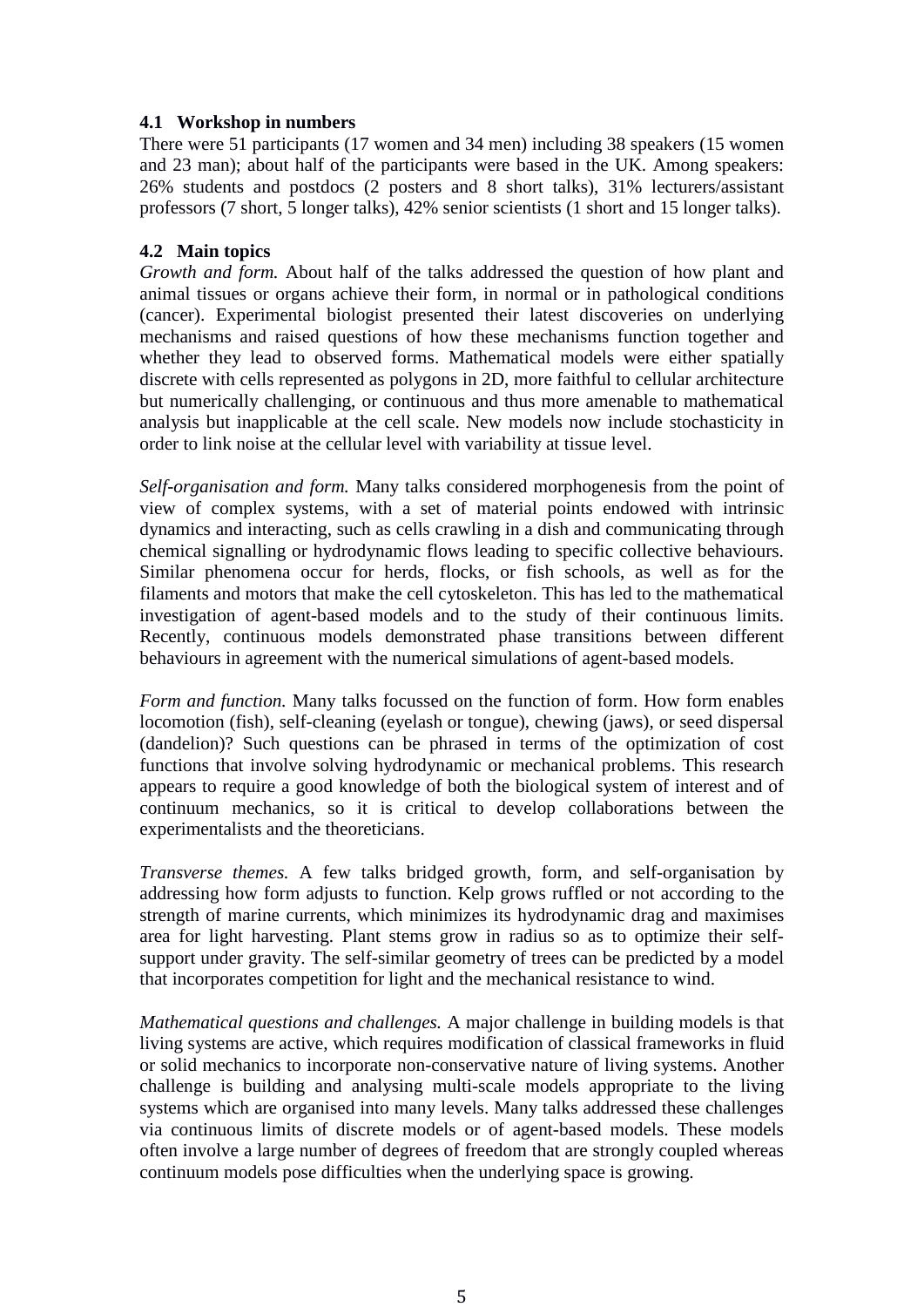#### **4.3 Workshop highlights**

The workshop featured three exceptional talks by members of national academies. Mimi Koehl (UC Berkley) demonstrated the links between kelp growth patterns, kelp form, and kelp hydrodynamic drag, by combining fieldwork, biomechanical measurements, and continuum models of growth. Herbert Levine (Rice University) made the point that variability in cancer is not only due to genetic mutations, but also to a phase transition in the collective behaviour of cells, by presenting mathematical models and corresponding experimental data. Jacques Prost (Institut Curie, France, and National University of Singapore) showed an elegant model for the dynamics of the cell cytoskeleton, that explained counter-intuitive experimental observations.

Among junior scientists, Hervé Turlier (Collège de France) presented a model for animal embryos similar to soap bubbles with varying surface tension, very much in the spirit of D'Arcy Thompson. Madeleine Seale (University of Edinburgh) showed how dandelion optimizes the dispersion of it seeds by coupling seed biomechanics with humidity, also in the spirit of D'Arcy Thomson. Marya Ptashnyk (University of Dundee) made a nice survey of multi-scale models for plant biomechanics and growth, with elegant applications of homogeneisation.

#### **4.4 Informal events**

In addition to self-organized dinner discussions, the main social event was an excursion to Blair Castle, followed by a dinner at Atholl Palace Hotel (Pitlochry) which started with a band playing bagpipes and reciting a classical "address to a haggis" referring to the Scottish traditional savoury sheep dish. Conversations at meals fostered camaraderie and helped establish links between participants.

An important event was a guided tour of the D'Arcy Thompson Zoology Museum at the University of Dundee. Although a large part of Thompson's original collection was dispersed, participants were able to see some exquisite specimens still preserved and gain a new appreciation of the scope of his scientific contributions.

### **5. Workshop III** *Shape Analysis and Computational Anatomy*

This workshop showcased a variety of recent advances in mathematical aspects of shape analysis (SA) and some of their implications for computational anatomy (CA), in the context of open problems relating to growth, self-organisation, and shape, both in living and inanimate systems. The workshop was organized by Darryl Holm (Imperial College) and Martins Bruveris (Brunel University).

#### **5.1 Workshop in numbers**

There were 46 participants (12 women and 34 men) including 28 speakers (6 women and 22 men); 18 participants were based in the UK. Among the speakers 9 were students and postdocs, 6 lecturers/assistant professors, 13 senior scientists.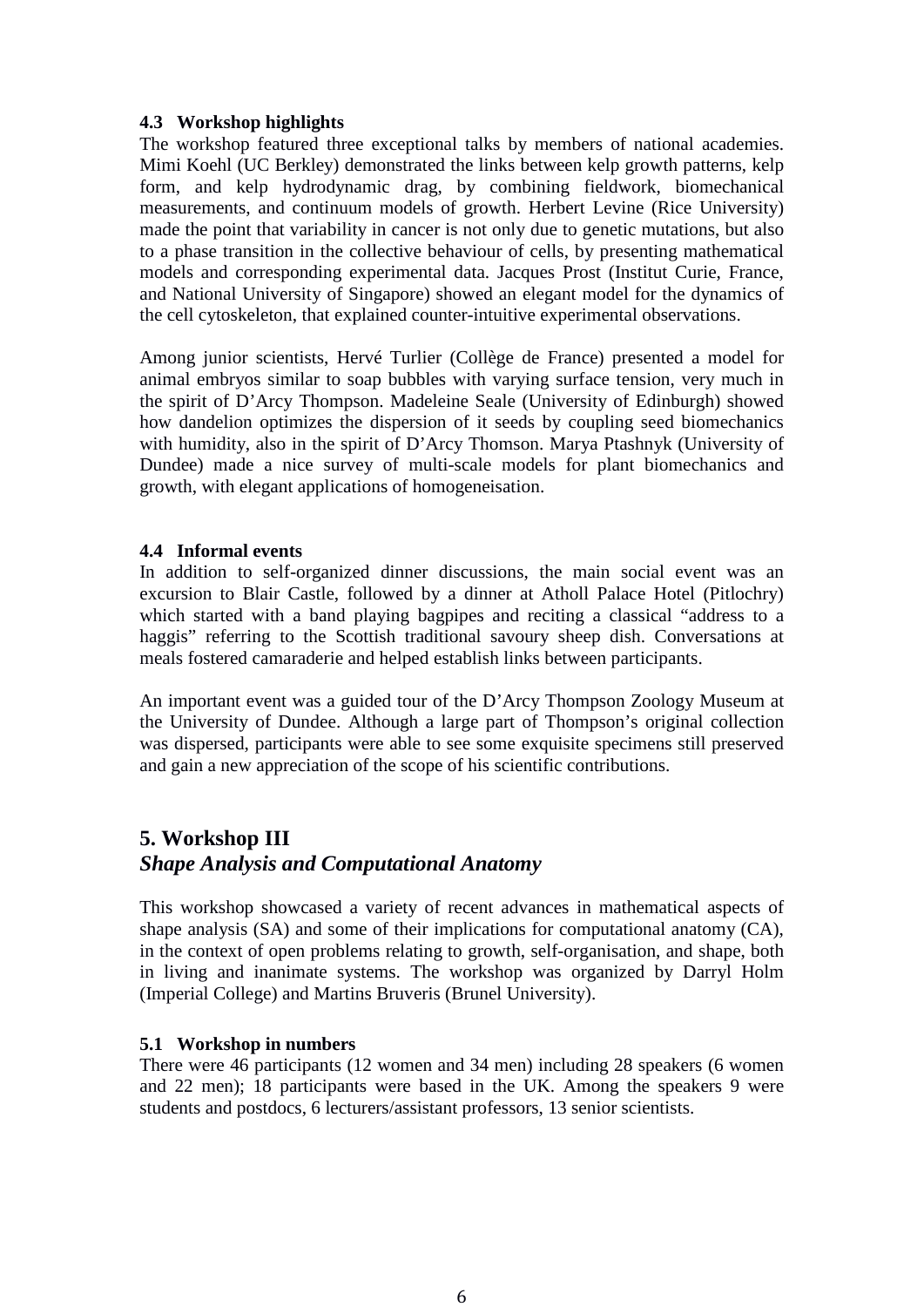#### **5.2. Main topics**

The two principal thematic strands of the workshop were shape analysis and computational anatomy. The term "shape analysis" is understood broadly, not only as a tool for analysing MRI or CT images of anatomy but also as a general approach to shape differentiation, variation, and development. SA is the study of the action of smooth invertible maps (diffeomorphisms) on embedded manifolds and immersions. The diffeomorphic methods of SA are important tools in CA; for example, image registration can be regarded as an optimal control problem for shapes.

But shape analysis is a rapidly developing branch of mathematics in its own right, linking the fields of geometric mechanics, Riemannian geometry, and control theory. The workshop lectures demonstrated the mathematical variety of shape analysis by drawing from functional analysis, variational principles, and the differential geometry of infinite-dimensional Lie groups. In particular, recently developed stochastic variational principles allow to account for naturally occurring shape variations and may also provide new tools for data assimilation and uncertainty quantification in fluid flows, e.g., in models for climate change.

Several of the participants and speakers of the workshop, including Ian Jermyn (Durham) and Karthik Bharath (Nottingham) were also participating in the programme "Variational Methods and Effective Algorithms for Imaging and Vision" which was taking place at the Newton Institute at the same time. Furthermore, Laurent Younes (Johns Hopkins, USA) was an organiser of the workshop "Flows, Mappings and Shapes" in that programme.

#### **5.3. Workshop highlights**

The workshop featured several inspiring talks. For example, Alain Goriely (Oxford) spoke about the challenge of modeling growth and the connections to isometric embeddings of Riemannian manifolds. Krastan Blagoev (NSF) spoke about the importance of shape in measuring tumor size. Marc Niethammer (North Carolina) showed how diffeomorphic image registration can be accelerated using neural networks and machine learning. Mads Nielsen (Copenhagen) talked about the challenges of achieving sufficiently high accuracy in image registration to be able to measure fine changes in brain anatomy.

A trio of talks by Sarang Joshi (Utah), Stefan Sommer (Copenhagen) and Alexis Arnaudon (Imperial) explored the effects of uncertainty and stochastic noise on shape deformations. Chris Klingenberg (Manchester) and Arezki Boudaoud (Lyon) applied ideas from shape analysis to biology, in particular the understanding of evolution and the study of tree leaves. Among junior scientists, Jean Feydy (ENS Cachan, France) talked about accelerating the computation of image registration using automatic differentiation libraries, Sophie Hecht (Imperial) presented a model for tissue growth, and Nina Miolane (INRIA, France) talked about the statistical pitfalls one can encounter when estimating mean shapes and how to overcome them.

#### **5.4 Informal events**

The formal dinner at Clare College was attended by most of the participants. Discussions at other meals and coffee breaks also helped build links between participants. At the end of the workshop a movie night was organised to see the comedy "The Death of Stalin" in the local cinema.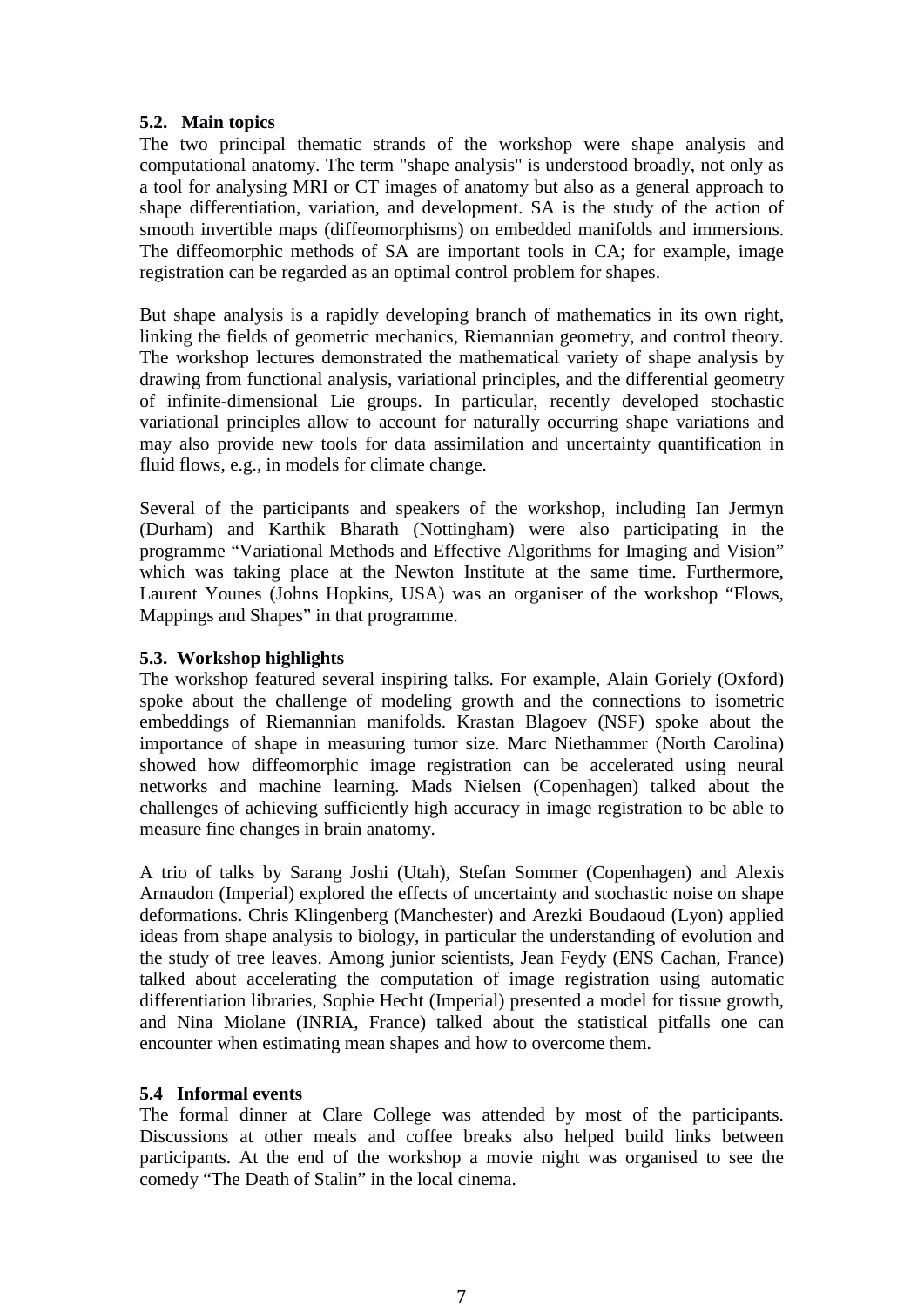# **6. Workshop IV** *Form in Art, Toys, and Games*

This was the last of the four GFS workshops with the theme that was at once more open and broader in scope than those of the earlier three. It was organised by Andrzej Herczyński (Boston College) and Roberto Zenit (Universidad Nacional Autónoma de México).

The goals were three-fold. The first was to extend the scope of the programme beyond the traditional areas where mathematical studies of form have proven relevant, such as topological fluid dynamics, physics of living systems, and computational anatomy, venturing beyond the biophysical context of Thompson's *On Growth and Form*. The second aim was to stimulate new insights, research, and ideas on applications of shape analysis, and other mathematical approaches, to the understanding and analysis of art processes and art objects, as well as to artful toys, broadly understood, and sport activities such as swimming or rowing. The third purpose was to establish new connections and collaborations between researchers pursuing such "diversions" as ancillary to their main research efforts, and thus begin forming a community of scientists—anchored by their dialogue with artists and art historians—who share scientific curiosity about these heretofore esoteric subjects.

The workshop was also distinct in a few other ways. It was shorter – three days long instead of five – but augmented by an Outreach Forum (formerly designated as "Open for Business" forum) organized in collaboration with Turing Gateway for Mathematics (TGM), and held on Friday, December 1. This was also the first workshop at INI, which was accompanied by an art exhibition, conceived and organized with the aim of provoking new ideas and "illustrating" some of the themes of the lectures. To make the connection stronger and to explore the possibilities of the dialogue with the artistic community, a special session dedicated solely to the presentations by the exhibiting artists was organized during the workshop (more details are given below).

#### **6.1 Workshop in numbers**

The workshop attracted 46 registered participants (of whom 10 women) with many additional attenders form the CMS and the university community, and a number of local artists as well (they were encouraged to attend and the registration fees were waived). There were 23 talks given by scientists, each 40-miute long, and 9 presentations by the artists (eight of whom contributed pieces to the exhibition), varying in length between 20 and 40 minutes.

The TGM outreach event attracted 76 delegates, the number that included most of the workshop participants; over <sup>1</sup>/4 of those attending were women. There were 9 lecturers in total, three speakers were women and six were men.

The estimated total number of people who came to some of the workshop events over the four days is about 120. A few lectures, such as the opening lecture by Sir. Michael Berry or the closing presentation by Tadashi Tokieda, drew audiences that very nearly filled the INI Seminar Room 1 to capacity.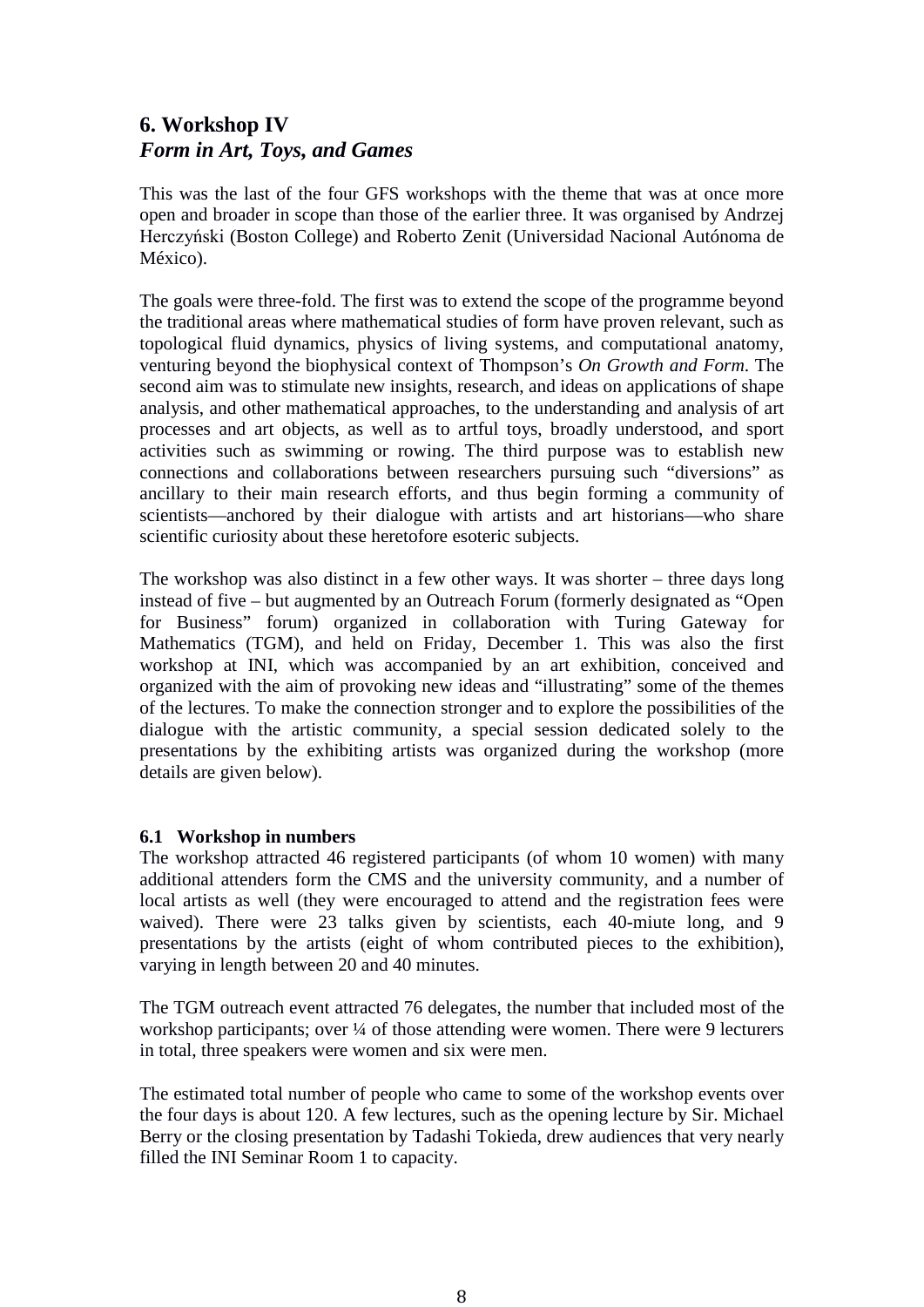#### **6.2 Artists' talks**

Presentations by the artists, during the session on Wednesday, November 30, in the afternoon, focused on their creative inspirations and details of their artistic processes, and included images of their recent work. Among notable highlights were a demonstration of modeling a reclining female figure in clay by the sculptor Emma Rodgers, and a multifaceted light-sculpting display by Paul Friedlander.

#### **6.3 Themes and highlights**

The workshop was organised according to the three main themes. The first and second day (Tuesday and Wednesday) were devoted to form in art, and the intersection of the sciences and the arts. Thursday was devoted to toys and their forms and to the related theme of form in games. The outreach forum on the last day (Friday) featured talks intended for general audience touching on all three themes.

Among the highlights of the first day was a beautiful lecture by Sir Michael Berry on the surprising physics of the Japanese "magic mirrors" and its equally surprising possible applications. Aubrey Jaffers provided a fascinating account of the rarely appreciated marbling technique, while Tomohiro Tachi gave an engaging account of the mathematically aided origami constructions, with a nice collection of actual models on display. Jane Wang's engaging talk on the physics of falling paper was followed by a 20-minute demonstration in the Institute's foyer, accompanied by live music on cello. Among lecture on toys and games, Keith Moffatt's lecture on the fascinating and chaotic "beaver ball" and Alain Goriely's masterful mathematical analysis of chains of magnets were especially captivating.

The outreach forum included a lecture by Ray Goldstein, which connected the shape of stalactites, icicles, and ponytails (Ray's approach "makes you first smile and then think" commented Mike Cates), and a talk by the composer Deidre Gribbin on her quartet inspired by "evolving genes." The workshop concluded with a spectacular demonstration of the possibilities hidden in a simple sheet of paper presented by Tadashi Tokieda.

#### **6.4 Informal events**

As usual, many of the questions and exchanges begun during the workshop lectures were continued later in informal discussions and impromptus over coffee breaks, lunches at Wolfson Court, and in the Institute's common areas. There was a welcome wine reception after the first day of talks on Tuesday, and a similar reception following the artists' session on Wednesday.

The workshop's formal dinner was held on Thursday evening at Murray Edwards College. Lunches were provided in the Institute's Discussion Room for all participants of the outreach forum organised by TGM. Since one of the talks on the previous day (by Patrick Weidman) concerned terminal motion of sliding and spinning discs, Professor Keith Moffatt provided a (Dutch-style) shuffleboard game and colleagues took their turn to try their skills in the game during the lunch break and at later times. The outreach day – and the workshop – concluded with a wonderful reception attended by all.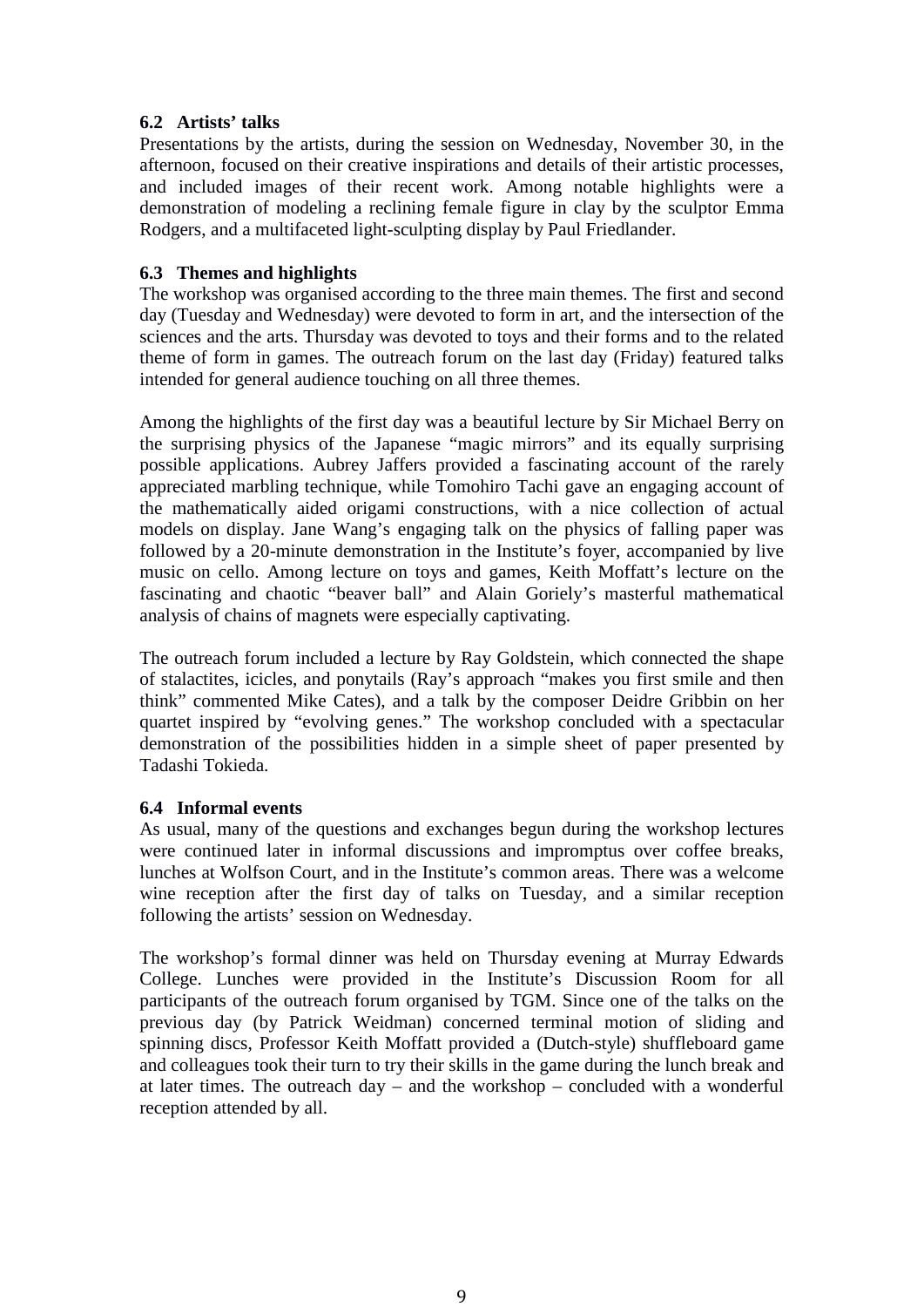## **7. Art Exhibition**

Accompanying workshop IV of the programme, and extending its interdisciplinary character, was an art exhibition *Form in Art: Art of Form*, open November 15 – December 15, 2018. The exhibition was organized at INI, with art objects displayed at all levels of the building. It was curated by Barry Phipps, an art historian interested in the intersection of art and science and Curator of the Works of Art at Churchill College, with assistance from Henry Jabbour, a local painter. An attractive brochure was prepared describing the event and listing all the exhibiting artists with their brief biographical sketches.

The exhibition encompassed 14 artworks by ten leading contemporary painters and sculptors whose work engage science in some manner – either by coopting physics in the creative process, or by drawing inspiration from nature, physical theories, or technological advances.

The exhibited works included five canvases, three prints, three bronze sculptures, a spectacular light sculpture by Paul Friedlander (London), and one video installation accompanied by a photograph by Nedyalka Panova who is based in Ireland. Among the contributors were two prominent British artists, Nigel Hall and Peter Randall-Page, who are Royal Academicians with works in the permanent collections of the Tate Gallery, the Victoria & Albert Museum, and other premier art institutions. Other participating artists were painters Mark Francis (London), Ulyana Gumeniuk (Cambridge), Henry Jabbour (Cambridge), and Manoel Veiga (Sao Paulo, Brazil), and sculptors Emma Rodgers and Mella Shaw (now in Edinburgh).

### **8. Commemorative Symposium**

In addition to regular bi-weekly symposia, four workshops, the outreach day under the auspices of Turing Gateway for Mathematics, and Rothschild Lecture, the GFS programme included the one-day Konrad Bajer Commemorative Symposium.

Konrad Bajer (PhD from Cambridge University in 1989) was a prominent Polish physicist and fluid dynamists. He was an Associate Professor at the Institute of Geophysics of Warsaw University, organiser of numerous conferences, Board member of the Copernicus Science Center in Warsaw, and a well-known popularizer of science. In 2012, he was one of the leading organisers of the INI programme on Topological Dynamics in the Physical and Biological Systems. Konrad participated in early discussions of a proposed programme on the mathematics of form, and later served as a very active member of the Scientific Advisory Committee for the GFS. This work was cut short when in December 2013, Konrad was struck with a rare form of cancer. He died on August 29, 2014.

The Commutative Symposium, held on December 12, 2017, was a tribute to Konrad's service to the fluid dynamics community, and his critical contributions to the GFS programme, in which he was not able to participate. All speakers knew Konrad's well personally and spoke of his work at various stages of his career. The last speaker was his PhD advisor and long-time collaborator Keith Moffatt.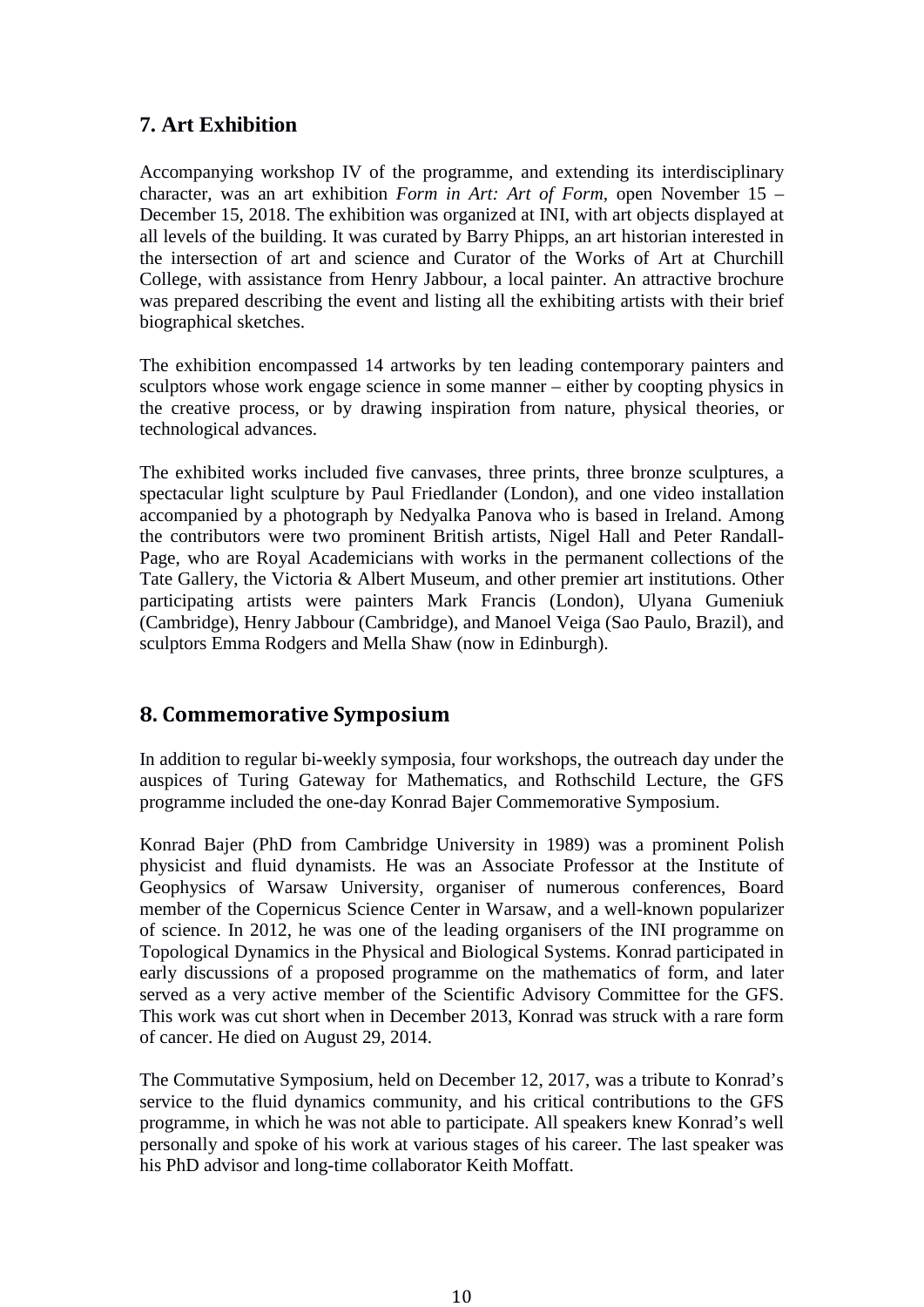The event brought together a larger number of Konrad's colleagues from Cambridge, from elsewhere in England, Spain, Russia and the United States, collaborators and friends from Warsaw University and the Polish Academy of Sciences, and his family. Reception at INI, and a dinner at Trinity College, followed the Symposium.

### **9. New Collaborations**

The lasting effects of a fruitful research programme are in new research links established, new collaborations begun, and new ideas that emerged. By all accounts, and based on comments from participants, GFS has been a successful programme in this regard. Bellow a few examples of new initiatives are briefly described.

A notable new initiative emerged serendipitously when Mimi Koehl (UC Berkeley) and Lisa Fauci (Tulane) met in their shared office at INI. Mimi and Lisa knew of each other's work from some years but discovered only during the program their common interest in the hydrodynamics of swimming and prey capture by choanoflagellate protozoans. They soon begun to work together and developed a new mathematical model of the process. Mimi has also begun a collaboration with Mingming Wu on mechanisms used by the same organisms to locate dense patches of bacterial prey, and also with Shilpa Khatri (UC Merced) on analysis of errors in PIV data.

At the request of John Kessler (University of Arizona), we invited him and Nick Hill (Glasgow) to visit at the same time. Nick and John collaborated in the past but not in many years. At INI, they discovered new strands of shared interest and begun working out the mathematics. Another former collaborator, Tim Pedley, whose office is at DAMTP, soon joined them. Thus a dormant collaboration was rekindled – the three working researchers became something of a fixture in the second floor lobby!

During the GFS satellite Workshop II, Christophe Eloy begun a conversation with Mimi Koehl on the motion of fish larvae in turbulent flow – this dialogue continued upon their return to INI. At the same workshop, Mariya Ptashnyk (Dundee) and Arezki Boudaoud met for the first time and started a brand new collaboration on the homogenization of discrete models of plant growth; Mariya later visited INI to continue the work. Separately, Mariya begun a new research project with Naomi Nakayama (Edinburgh) on modelling stem biomechanical reinforcement.

Impromptus discussions begun during coffee breaks of workshop III between Alexis Arnaudon (Imperial College), Martins Bruveris (Brunell University), Stefan Sommer (University of Copenhagen) and Stephen Marsland (Massey University) led to new ideas and resulted in the preparation of a COST networking grant in applied geometry, which was submitted in April 2018.

As a result of an impromptus conversation one morning – when Darryl Holm (Imperial College) stopped by Andrzej Herczyński (Boston College) office to ask "what is growth" – Daryl, Martin Bruveris, and Andrzej begun a conversation which resulted in a draft of a text which may be converted into a paper of the same title. Separetly, Roberto Zenit (UNAM) and Andrzej begun conversations with the artist Manoel Veiga on the physics of his painting process, which involves diffusion of pigment and fingering.